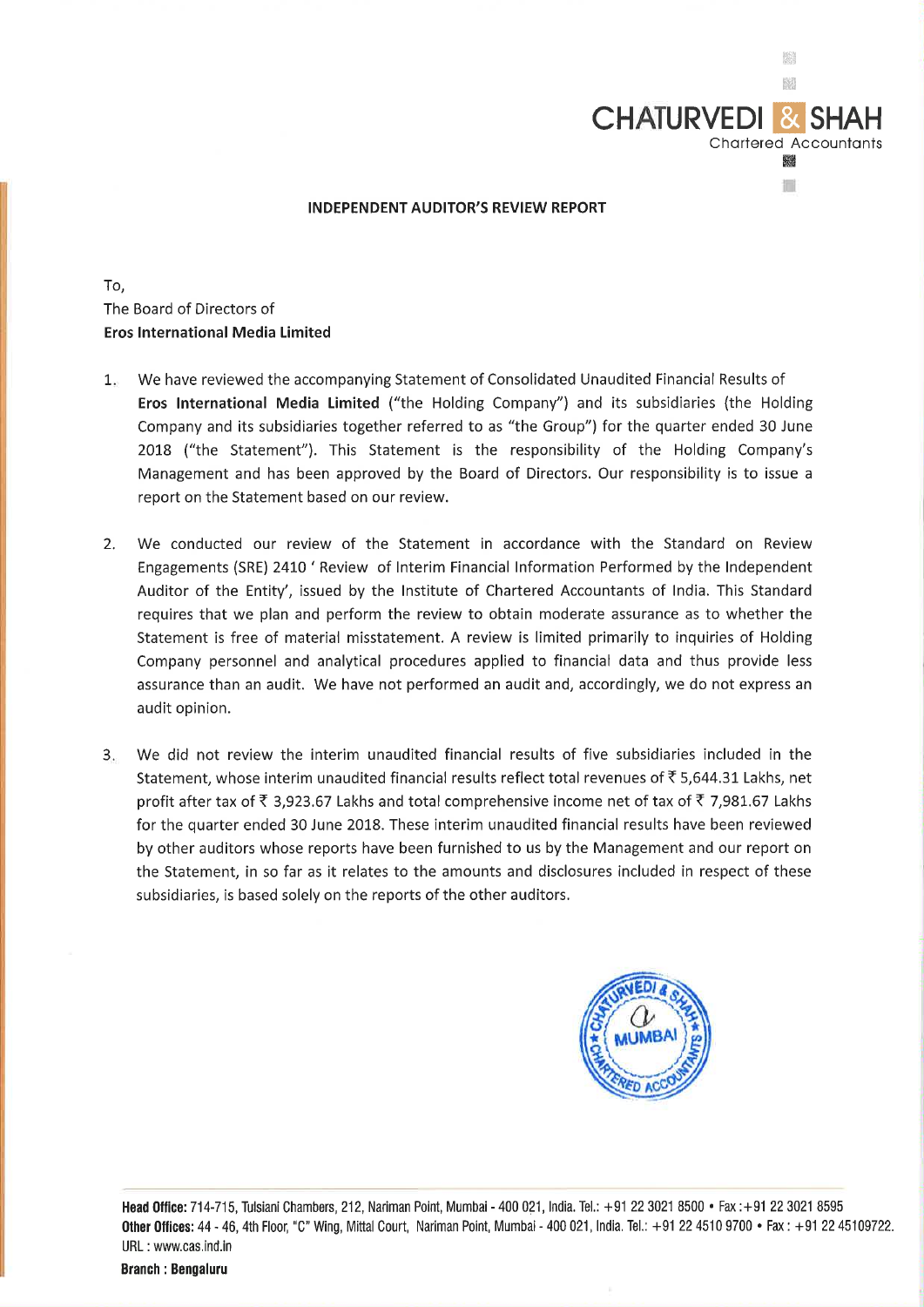

The Statement includes the results of the following entities:- $\overline{4}$ .

| <b>Name of the Entity</b>                        | Relationship |  |  |
|--------------------------------------------------|--------------|--|--|
| Eros International Films Private Limited         | Subsidiary   |  |  |
| <b>Eyeqube Studios Private Limited</b>           | Subsidiary   |  |  |
| <b>EM Publishing Private Limited</b>             | Subsidiary   |  |  |
| <b>Eros Animation Private Limited</b>            | Subsidiary   |  |  |
| Universal Power Systems Private Limtied          | Subsidiary   |  |  |
| Bigscreen Entertainment Private Limited          | Subsidiary   |  |  |
| Copsale Limited                                  | Subsidiary   |  |  |
| Digicine Pte Limited                             | Subsidiary   |  |  |
| <b>Colour Yellow Productions Private Limited</b> | Subsidiary   |  |  |
| <b>Eros Distribution LLP</b>                     | Subsidiary   |  |  |
| <b>Reliance Eros Productions LLP</b>             | Subsidiary   |  |  |

Based on our review conducted as stated above and based on the consideration of the reports of  $5<sub>ii</sub>$ the other auditors referred to in paragraph 3 above, nothing has come to our attention that causes us to believe that the accompanying Statement, prepared in accordance with the applicable Indian Accounting Standards i.e. Ind AS prescribed under Section 133 of the companies Act, 2013 read with relevant rules issued there under and other recognized accounting practices and policies, has not disclosed the information required to be disclosed in terms of Regulation 33 of the SEBI (Listing Obligations and Disclosure Requirements) Regulations, 2015 and SEBI circular dated 5 July 2016 including the manner in which it is to be disclosed, or that it contains any material misstatement.



For Chaturvedi & Shah **Chartered Accountants** Firm Registration No 101720W

Alham

**Amit Chaturvedi** Partner Membership No.: 103141

Place: Mumbai Date: 13 August 2018

> Head Office: 714-715, Tulsiani Chambers, 212, Nariman Point, Mumbai - 400 021, India. Tel.: +91 22 3021 8500 • Fax: +91 22 3021 8595 Other Offices: 44 - 46, 4th Floor, "C" Wing, Mittal Court, Nariman Point, Mumbai - 400 021, India. Tel.: +91 22 4510 9700 • Fax: +91 22 45109722. URL: www.cas.ind.in